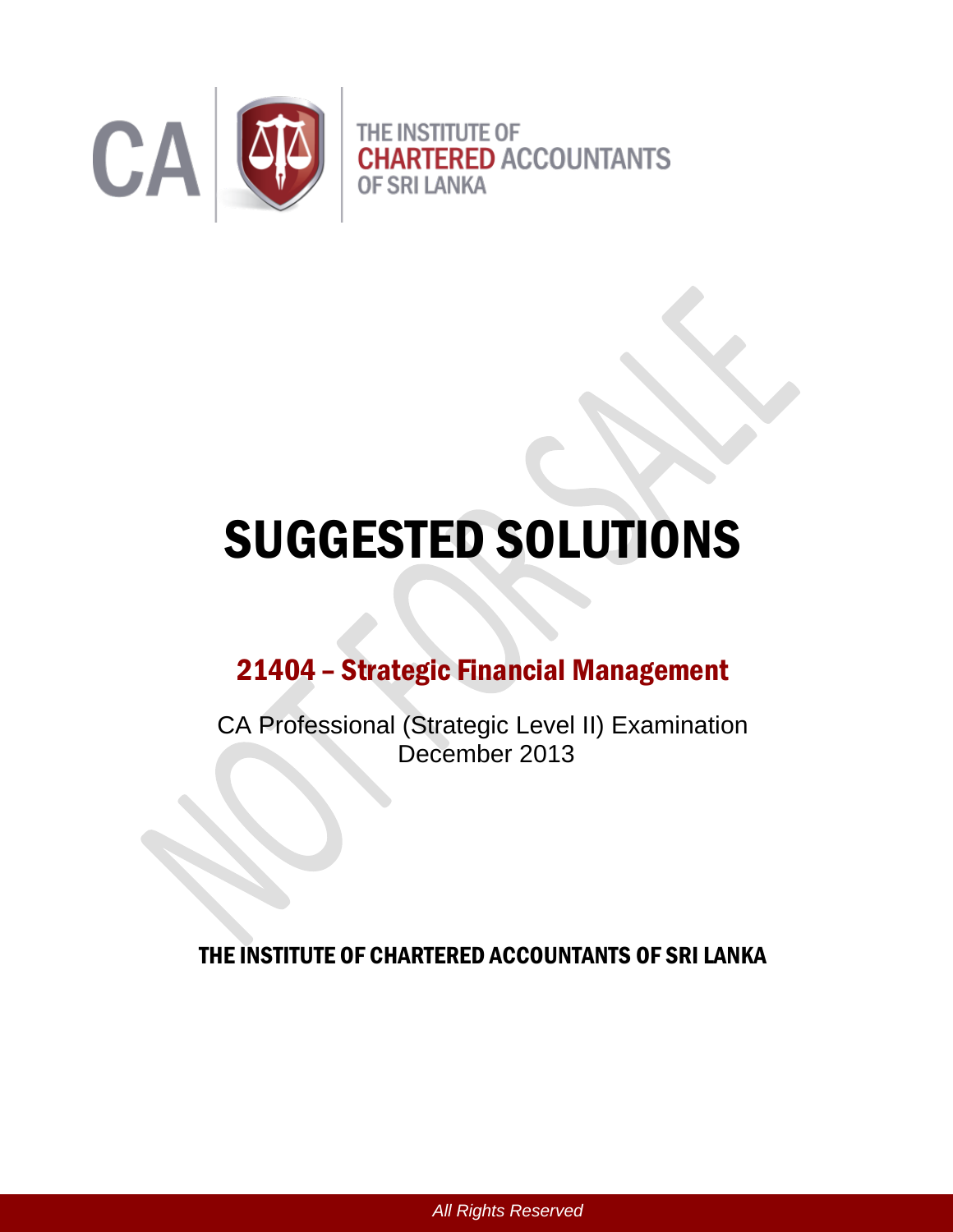### **Answer No. 01**

| (a) |                                                          | <b>Rs. '000</b> |
|-----|----------------------------------------------------------|-----------------|
|     | Loss on debtors = $70,000 \times 10\%$                   | 7,000           |
|     | Loss on land & buildings $115,000 \times 15\%$           | 17,250          |
|     | Loss on sale of plant & machinery $(30,000 \times 60\%)$ | 18,000          |
|     | Loss on sale of vehicles $(4,000 \times 25\% 0)$         | 1,000           |
|     | Loss on sale of furniture $(2,150 \times 50\%)$          | 1,075           |
|     | Loss on sale of inventory                                |                 |
|     | Raw materials $(42,000x25%)$                             | 10,500          |
|     | Work in progress $(28,000 \times 40\%)$                  | 11,200          |
|     | Finished goods (10,000 x 20%)                            | 2,000           |
|     | $-150$ x Rs. 125,000<br>Executives                       | 18,750          |
|     | Staff Assistants $-300$ xRs. 60,000                      | 18,000          |
|     | 1,050 xRs.35,000<br>Labour –                             | 36,750          |
|     |                                                          | 141.525         |

Exit strategy is one of the most difficult issues in business. Such a strategy should be beneficial to the business and its owners. However, exit strategy is not straightforward and will involve consideration of a number of alternatives, e.g. sale, acquisition, liquidation, MBO, (management buy out) MBI (management buy in) etc.

In general, exit strategy planning will involve the following aspects: Determining Exit Option, Assessment of Business Worth, Maximizing Gains, Minimizing Risks, etc.

Apart from quantitative aspects, exit strategy involves behavioral aspects such as 'seller's remorse'. Thus, the exit strategy is just as important as starting up a business.

(b)

EBITDA = Rs.  $40m + Rs$ .  $8m + Rs$ . 5m  $=$  Rs. 53m

Therefore, value of the firm  $=$  Rs. 53m x 10 - Rs. 90m  $=$  Rs. 440m

Net asset value as a going concern  $=$  Rs. 125m

| Rs.'000   |
|-----------|
|           |
| 85,000    |
| 12,750    |
| 12,000    |
| 1,075     |
| 3,000     |
| 56,300    |
| 63,000    |
| (28, 650) |
| (90,000)  |
| (60,000)  |
|           |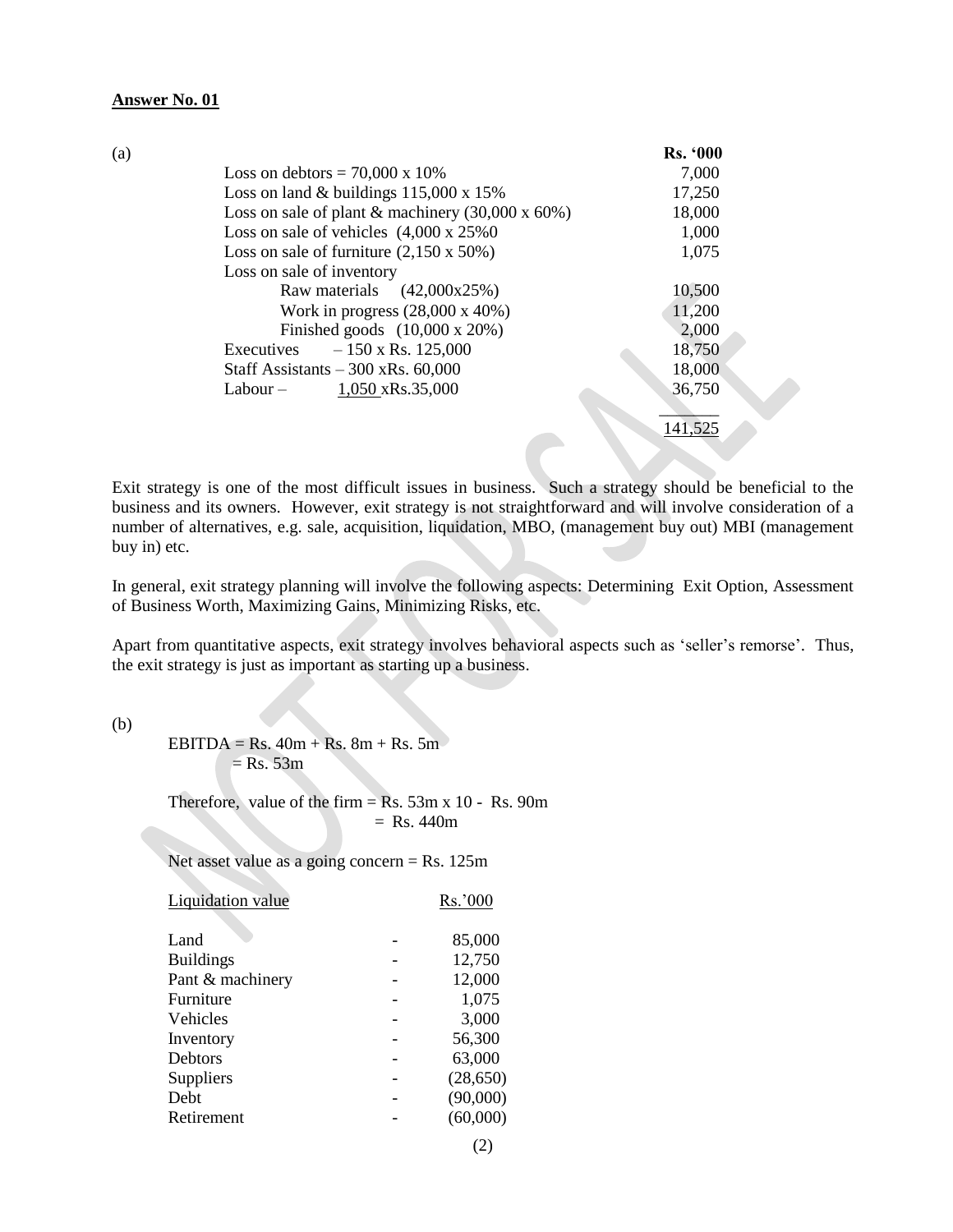| Retrenchment               |   | (73,500) |
|----------------------------|---|----------|
|                            |   | (19,025) |
| Cash in hand $b/f$         |   | 2.500    |
| Negative liquidation value | - | (16.525) |

Hence, the foreigner's offer is very attractive, 3.52 times the going book value, and could change the company from a negative situation to a positive position.

(c)

|                          | <b>ROIC</b>      | <b>WACC</b> | <b>ROIC-WACC</b> | <b>Effect on company</b> |
|--------------------------|------------------|-------------|------------------|--------------------------|
|                          | $\mathcal{O}(6)$ | $($ %)      | (Spread)         | valuation                |
| Brushes & mats           |                  |             | 2)%              | Value destroyed          |
| Soil erosion             | 16               | 13          | 3%               | Value created            |
| <b>Mattresses</b>        |                  |             | (1)%             | Value destroyed          |
| <b>Traditional fibre</b> |                  |             | 2%               | Value created            |

|                   | <b>ROCE</b><br>$\mathcal{O}_0$ | <b>Retention</b><br>$(\%)$ | <b>Sustainable</b><br>growth rate $\%$ | Sales growth<br>rate $(\%)$ | <b>Spread</b>        |
|-------------------|--------------------------------|----------------------------|----------------------------------------|-----------------------------|----------------------|
| Brushes & mats    | 15                             | 80                         |                                        |                             | $(3)$ % cash deficit |
| Soil erosion      | 20                             | 75                         | 15                                     |                             | 13% cash surplus     |
| Mattresses        |                                | 85                         | 6.8                                    |                             | 1.8% cash surplus    |
| Traditional fibre |                                | 90                         | 5.4                                    |                             | 1.4% cash surplus    |

|                      | <b>EVA</b> | <b>Effect on</b> |
|----------------------|------------|------------------|
|                      |            | cash             |
| B & M                | Negative   | Cash deficit     |
| Soil                 | Positive   | Cash surplus     |
| Mattresses           | Negative   | Cash surplus     |
| Traditional<br>Fibre | Positive   | Cash surplus     |

To: The Board of Directors From: Consultant

In the Coco Filaments group, both Soil Erosion and Traditional Fibre have been creating value and generating cash, whereas the Brushes and Mats, and the Mattress segments have been destroying value. However the Mattress segment has been able to generate cash.

Therefore, rather than taking a pessimistic view and closing down the operations across the group, the value creators (Soil Erosion and Traditional Fibre) could be retained. Even the value destroyers, instead of closing them down, initiatives should be looked into for turning around these ventures, looking at new products/new markets. Furthermore, an operational merger could be considered for common back office services such as finance which could be pooled as a common service to reduce overheads.

A close scrutiny of the gearing position and dividend policies needs to be considered for each SBU.

Product development teams need to be focused on the entire group in order to create synergies across the SBU's to develop a new array of products. There also needs to be strong communication lines with the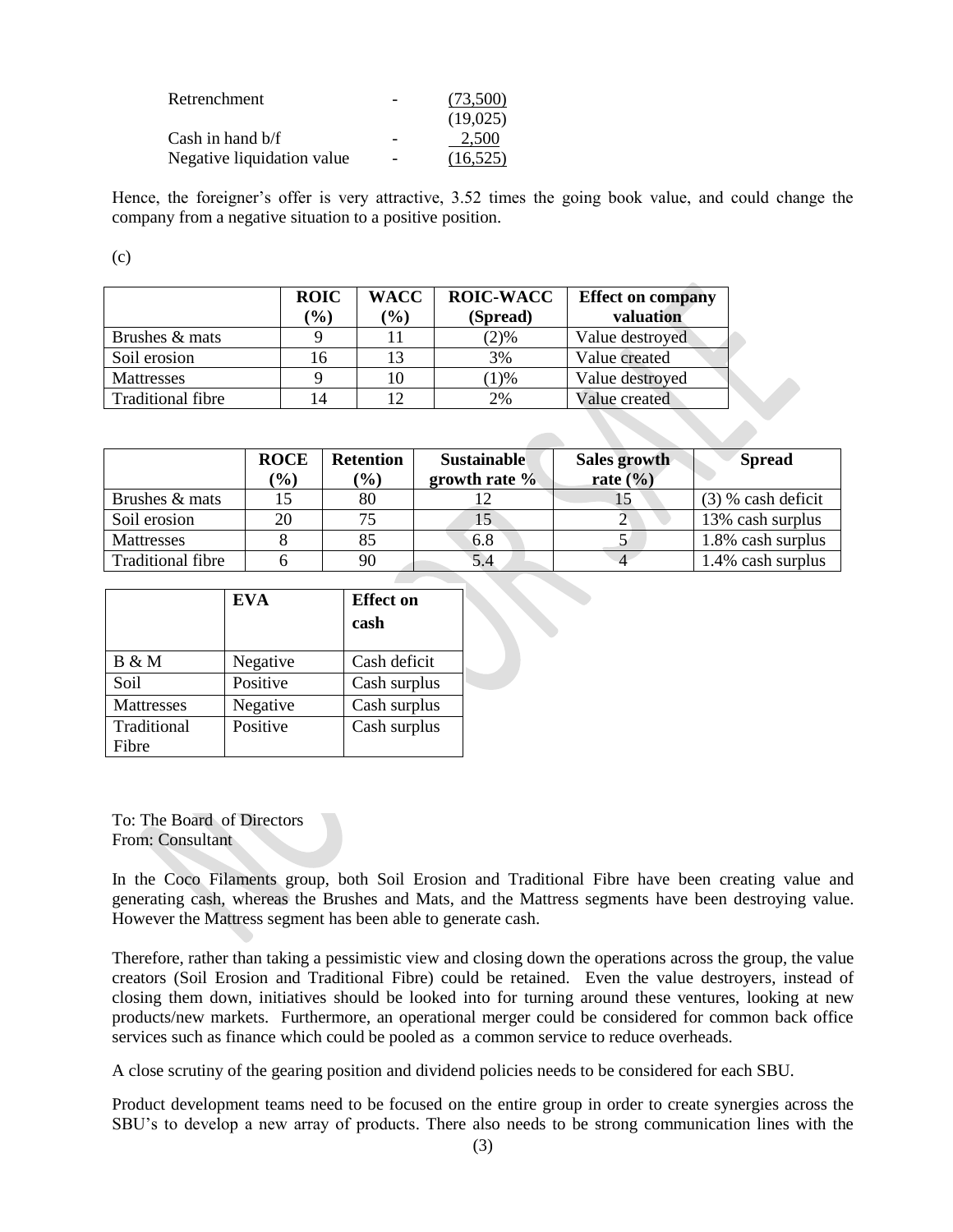respective marketing teams on new trends, and the company should go in for the value- added range rather than competing with small timers.

Overall, the foreign collaboration could give insights to the markets, and the cash infusion would help to retire part of the group's debt.

Liquidation is clearly not the correct decision, as some products have good potential, particularly when the world is more conscious of a green environment.

## **Answer No. 02**

|      | <b>Answer No. 02</b>                                                         |                                       |                          |                          |
|------|------------------------------------------------------------------------------|---------------------------------------|--------------------------|--------------------------|
| (i)  | <b>Family Control</b>                                                        |                                       |                          | Rs. million              |
|      | Mr. Silva 95% (19m shares @ Rs. 10)                                          |                                       |                          | 190                      |
|      | Devaka 5%<br>$(1m \text{ shares } @$ Rs. 10)                                 |                                       |                          | 10 <sup>°</sup><br>200   |
|      | Sale to Glacier                                                              |                                       |                          |                          |
|      | Glacier 95% (19m shares $@$ Rs. 10)<br>Devka 5% (1m shares @ Rs. 10)         |                                       |                          | Rs. million<br>190<br>10 |
|      | Glacier & Amani                                                              |                                       |                          | 200<br>Rs. million       |
|      | Glacier 65% (13m shares @ Rs. 10)                                            |                                       |                          | 130                      |
|      | Amani 30% (6m shares @ Rs. 10)<br>Devaka 5% (1m shares @ Rs. 10)             |                                       |                          | 60<br>10                 |
|      |                                                                              |                                       |                          | 200                      |
|      | Company value = Rs. 280m x 12 times<br>$=$ Rs. 3,360m                        |                                       |                          |                          |
|      | $\therefore$ 30% stake at cost to Glacier                                    | Rs. 1,008m<br>$=$                     |                          |                          |
|      | Profit from sale to Amani and $\cos$ =                                       | Rs. 150m                              |                          |                          |
|      | $\therefore$ selling price to Amani and co. =                                | Rs. 1,158m                            |                          |                          |
| (ii) | Post IPO                                                                     |                                       |                          |                          |
|      | Current shareholding<br>Fresh issue of shares                                | 20,000,000<br>2,500,000<br>22,500,000 |                          |                          |
|      | : minimum public float $(22.5m \times 20\%)$                                 | $\qquad \qquad =\qquad \qquad$        | 4,500,000                |                          |
|      | Fresh shares already issued<br>Shares to be diluted by existing shareholders | $=$<br>$=$                            | (2,500,000)<br>2,000,000 |                          |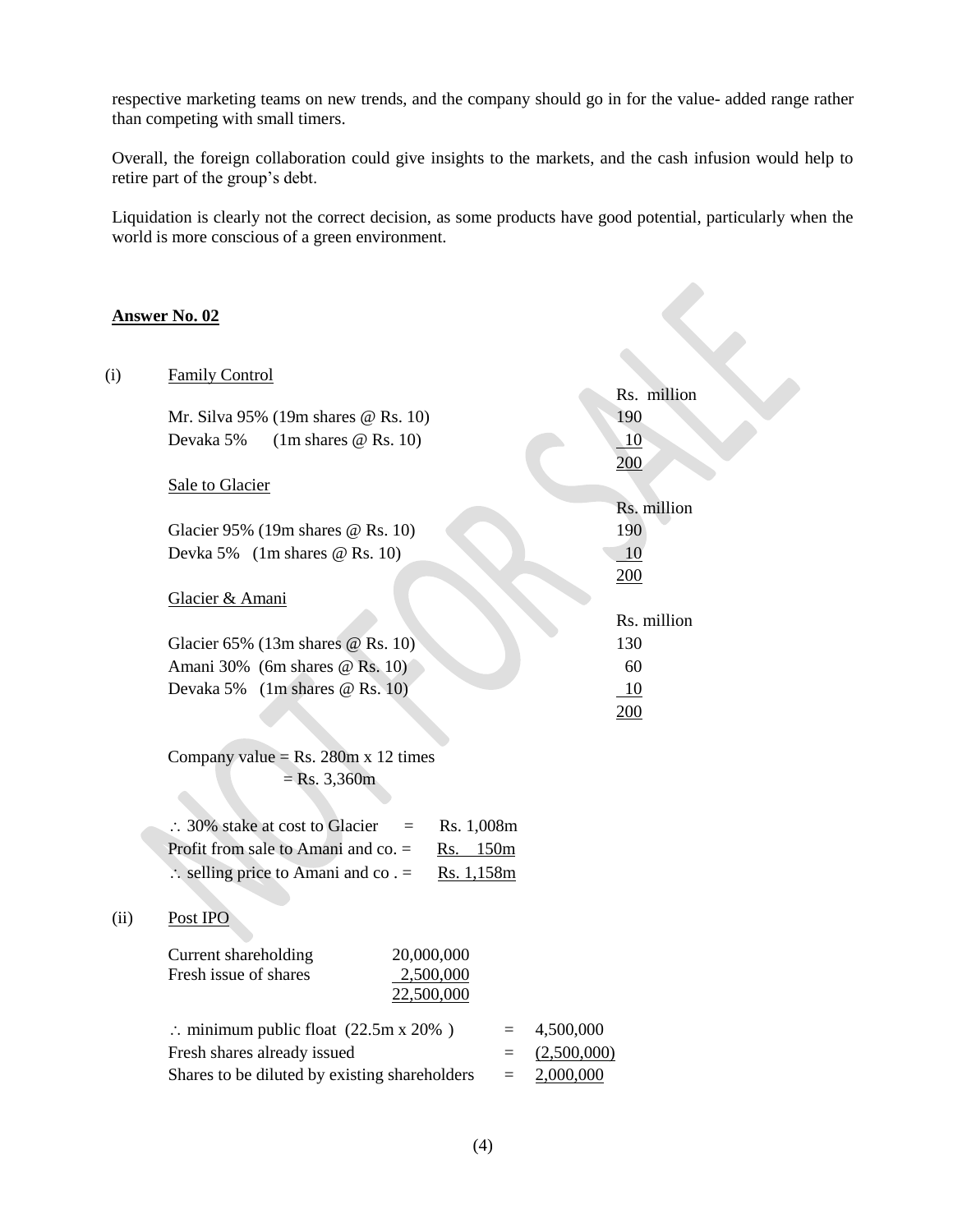

(b) Both dividend policies and the size of a public float have an impact on share price.

"Dividend" could be in the form of bonus shares as well as in the form of cash dividends In the case of bonus shares, the number of shares will increase and accordingly the price of a share could vary theoretically based on the bonus issue**.** Cash dividends too have an impact on share price and a dividend of a share with low market price could have a gearing effect and high price volatility. Even for a good share, a low dividend payout could suppress the price.

One of the key mandates of a stock exchange to enable a wide ownership spread of listed equities and debts is the capital markets. Thus, most exchanges prescribe a threshold of a minimum public float that needs to be owned by the general public at the time of granting approvals for the listings. When a public float carries a small number of shares, the price volatility tends to be high compared to a public float with a large number of shares as in the former the available number of shares will be less i.e. supply demand mechanism could lead to high volatility of share price.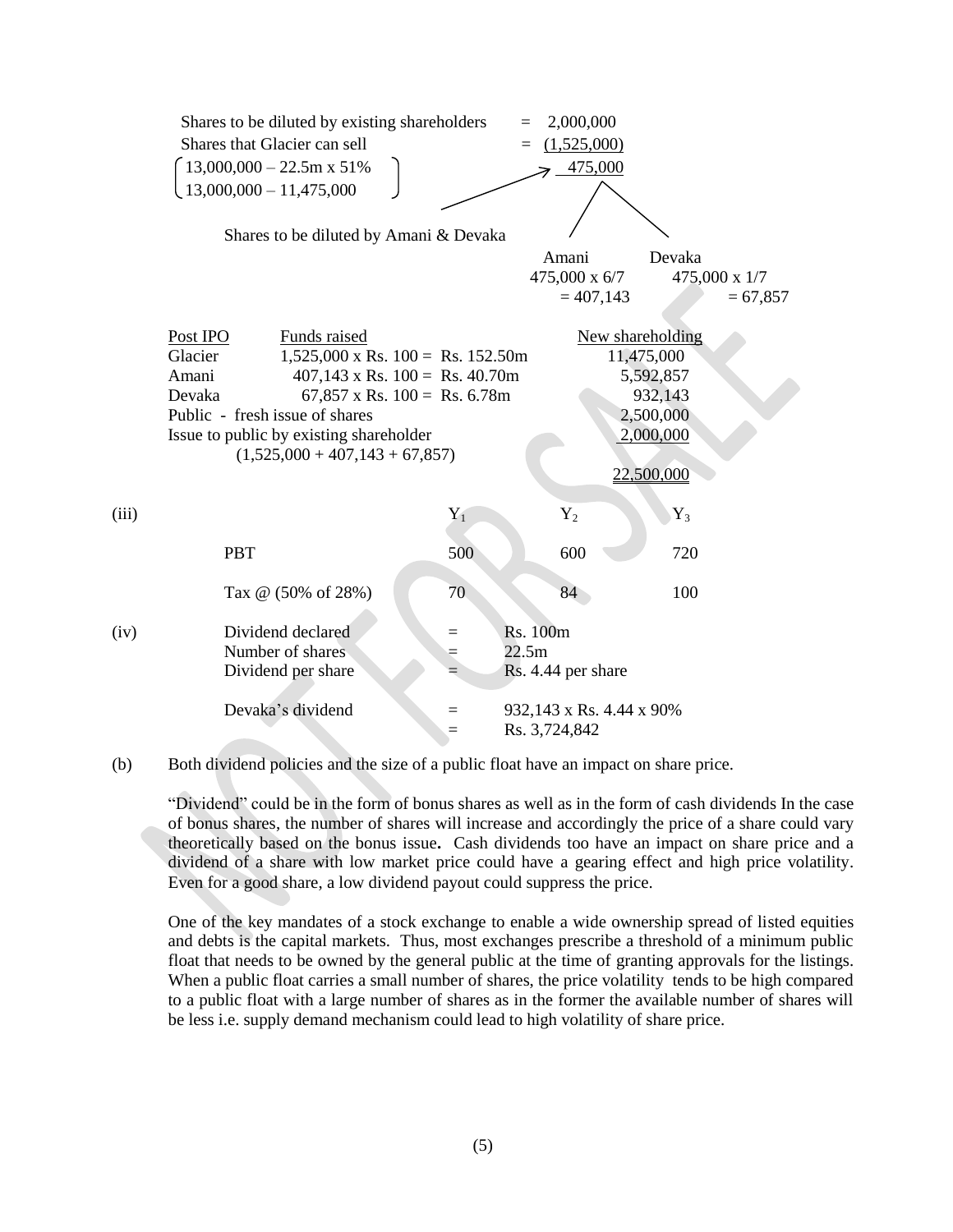## **Answer No. 03**

 $\bullet$ 

### (a)

(i) Straight debt value

This is equal to the present value of the future payments related to this debt but discounted at the rate of a non-convertible debt.

Future payments: annual end of year payment of Rs.12,063,450 over the next 3 years Non-convertible loan rate: 12%

Straight debt value =  $Rs.12,063,450 * Annuity PV factor at 12% for 3 years$  $=$  Rs.12,063,450  $*2.4018$  = **Rs. 28,973,994**  $\sim$  **Rs.** 28,974,000

- i. Implied price of a warrant Implied price of all warrants  $=$  Value of the loan with warrant  $-$  Straight loan value
	- $=$  Rs. 30,000,000 Rs. 28,974,000
	- $=$  Rs. 1,026,000

Implied price of a warrant  $=$  Implied price of all warrants / Number of warrants

- $=$  **Rs.** 1, 026,000/500,000
- **= Rs. 2.052**
- $\sim$  **Rs.** 2.05
- ii. Theoretical value of a warrant Theoretical value of a warrant  $=(P_0 - E)^*N$

*Where*  $P_0 =$  Current stock price  $E =$  Current exercise price  $N =$  Number of stocks  $=$  (Rs. 28 - Rs. 30)  $*$  2

= **- Rs 4.00 (Negative Rupees)**

(b) The price of the debt with warrants is too high. This is especially due to the fact that the implied price viz. Rs. 2.05 of the warrant is greater than the market price viz Rs. 1.00

| Total price of the loan with warrant |                | Rs. 30,000,000    |  |
|--------------------------------------|----------------|-------------------|--|
| Straight value of loan               | Rs. 28.974.000 |                   |  |
| Market value of warrants             | 500,000<br>Rs. | (Rs.29, 474, 000) |  |
| <b>Premium</b>                       |                | 526,000<br>Rs.    |  |

**From the Ramal Company Ltd.'s point of view, the debt with warrants is good for them as they could sell the debt with warrants at a high premium.** 

We can take the cost of debt as 10% and the value found will almost be Rs. 30 million. For the straight debt, the bank will charge 12%.

**Therefore, of the two borrowing options, Ramal Company Ltd should select the one with the warrants, as the cost of borrowing is less under that option.**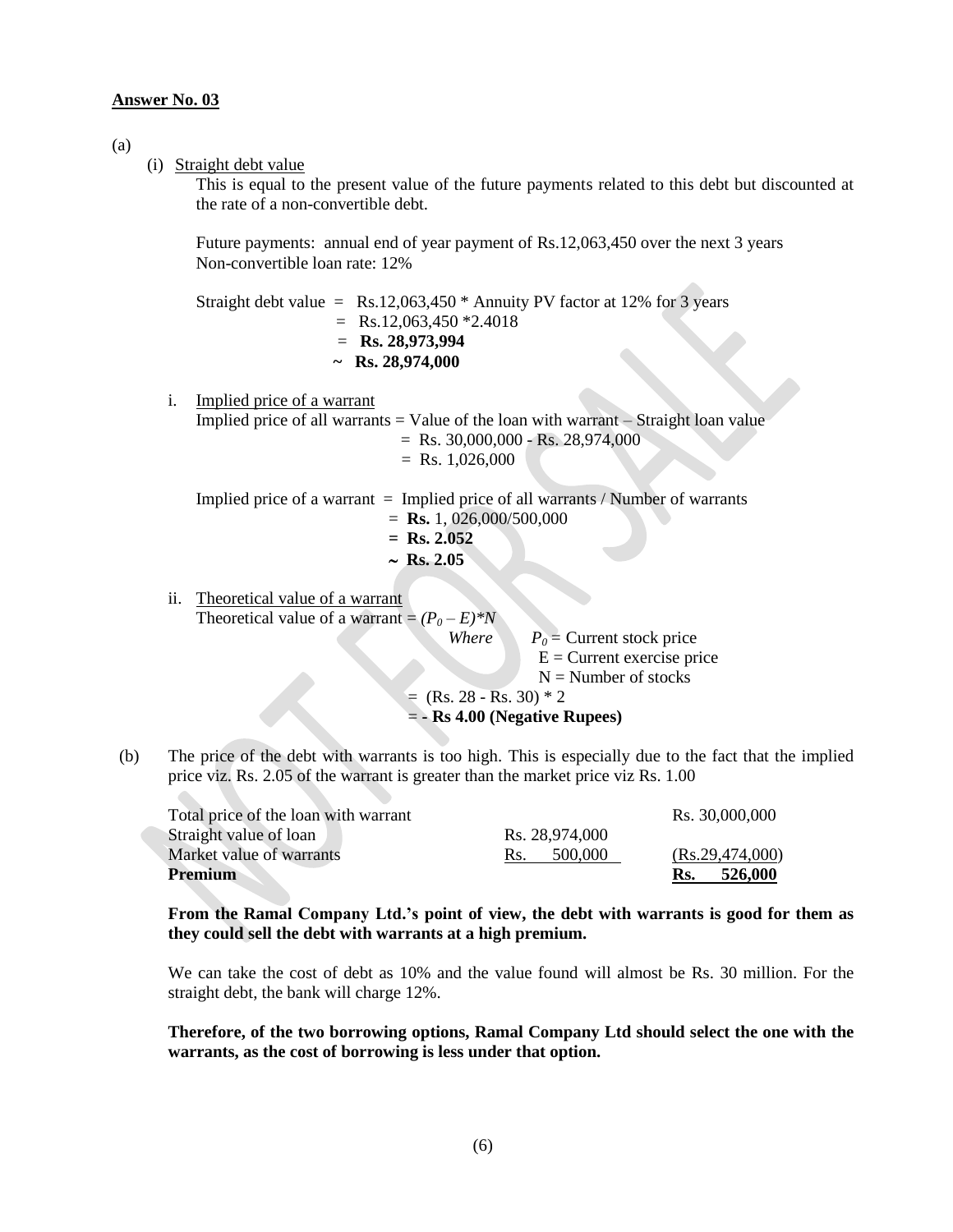|                                   |          |          |                |          |         |         | (Rs. '000) |
|-----------------------------------|----------|----------|----------------|----------|---------|---------|------------|
| Year                              | $\bf{0}$ |          | $\overline{2}$ | 3        | 4       | 5       | 6          |
| Lease payment                     |          | (12,000) | (12,000)       | (12,000) |         |         |            |
| Acquisition of assets             |          |          |                | (2,200)  |         |         |            |
| Loan repayment                    |          | 12,063   | 12,063         | 12,063   |         |         |            |
| Tax saving on lease payment       |          | 2,016    | 2,016          | 2,016    |         |         |            |
| (Note 1)                          |          |          |                |          |         |         |            |
| Capital allowance on              |          |          |                |          |         |         |            |
| acquired asset at the end of      |          |          |                |          |         |         |            |
| $3rd$ year (Note 2)               |          |          |                |          | 733.333 | 733.333 | 733.333    |
| Tax benefit forgone on            |          |          |                |          |         |         |            |
| depreciation allowance cost       |          | (2,800)  | (2,800)        | (2,800)  |         |         |            |
| (Note 3)                          |          |          |                |          |         |         |            |
| Tax benefit forgone on            |          |          |                |          |         |         |            |
| interest cost (Note 04)           |          | (840)    | (586)          | (307)    |         |         |            |
| Net cash flow of lease            |          | (1, 561) | (1,307)        | (3,228)  | 733     | 733     | 733        |
| Discount rate 10%                 |          |          |                |          |         |         |            |
| $(1-t) = 10\%$ $(1-28\%) = 7.2\%$ |          | 0.9328   | 0.8702         | 0.8117   | 0.7572  | 0.7064  | 0.6589     |
| Discounted cash flow              |          | (1,456)  | (1,137)        | (2,620)  | 555     | 518     | 483        |
| <b>NPV</b>                        |          | (3,657)  |                |          |         |         |            |

## **Note 01**

| Total lease value                          | Rs. 12m*3<br>Rs. 36m                  |
|--------------------------------------------|---------------------------------------|
| Allowable lease payment                    | $Rs.36m*1/5$<br>Rs. 7.2m              |
| Therefore, tax saving on lease payment $=$ | $Rs. 7.2m*28%$<br>Rs. 2,016,000       |
| Note 02                                    |                                       |
| Value of the asset acquired                | Rs. 2,200,000<br>$=$                  |
| : capital allowance                        | Rs. 2,200,000*33.1/3 %<br>Rs. 733,333 |
| Note 03                                    |                                       |
| Tax forgone on depreciation allowance $=$  | $Rs.30m/3*28\%$<br>Rs. 2,800,000      |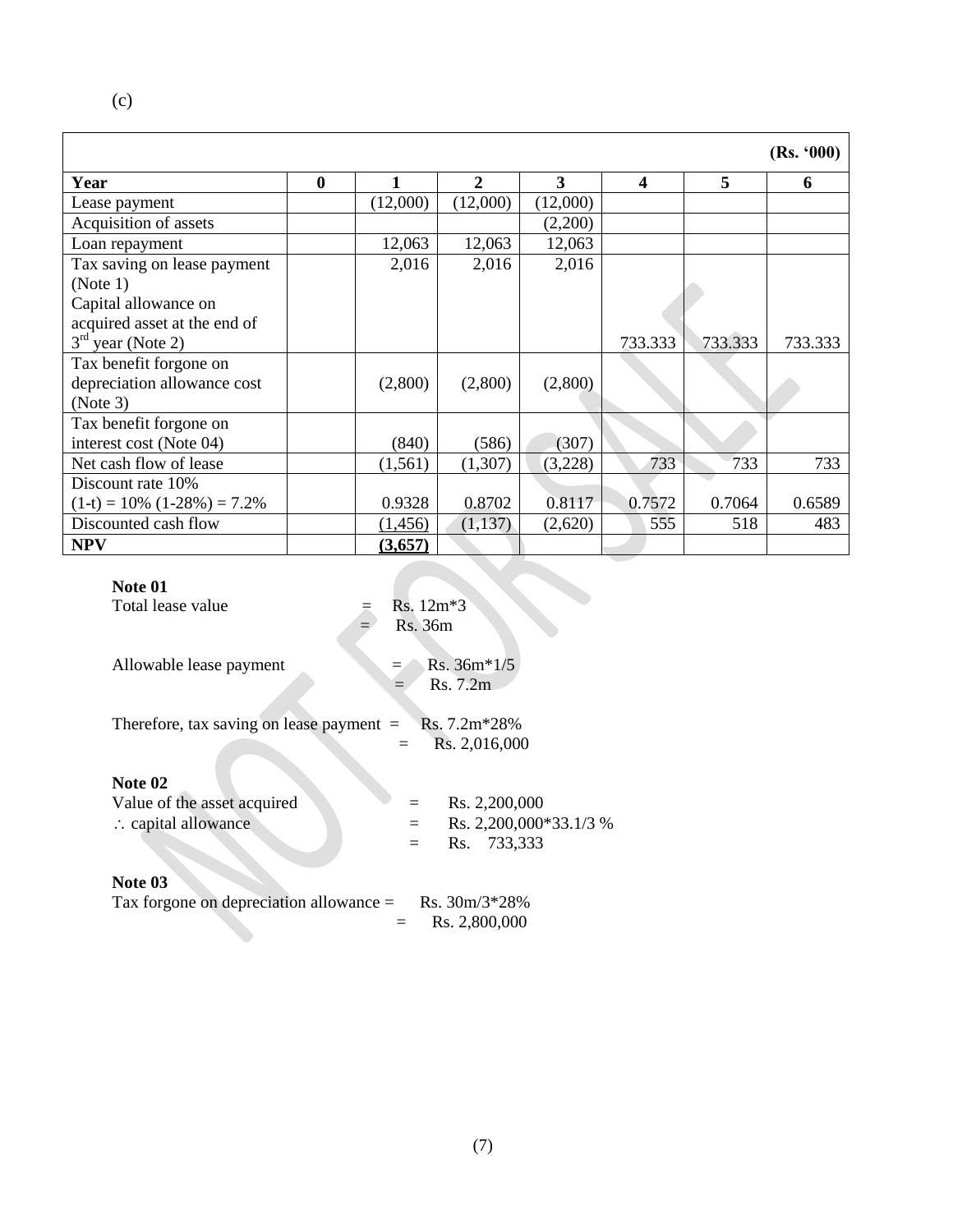## **Note 04** Tax benefit forgone on interest cost

| Loan       | Interest  | Capital    | Installment | Capital balance | Tax saving @ |
|------------|-----------|------------|-------------|-----------------|--------------|
|            |           |            |             |                 | 28% on       |
|            |           |            |             |                 | interest     |
|            |           |            |             |                 |              |
| 30,000,000 | 3,000,000 | 9,063,450  | 12,063,450  | 20,936,550      | 840,000      |
|            |           |            |             |                 |              |
| 20,936,550 | 2,083,655 | 9,969,795  | 12,063,450  | 10,966,755      | 586,223      |
|            |           |            |             |                 |              |
| 10,966,755 | 1,096,695 | 10,966,755 | 12,063,450  |                 | 307,075      |
|            |           |            |             |                 |              |
|            | 6,190,350 | 30,000,000 | 36,190,350  |                 |              |
|            |           |            |             |                 |              |

## **Of the two debt options, debt with warrants was preferred.**

**Therefore, borrowing with warrants is recommended as the best option for financing the required industrial waste disposal system.** 

The management of the company should consider the impact of the warrant issue specially from the point of view of existing shareholders as each warrant gives a right to buy 2 ordinary shares at a predetermined price of Rs. 30 within next 10 years. Altogether, the number of shares could go up by 1,000,000. Therefore, the management of the company has to consider whether there will be any impact on the controlling interest of the company and the dilution of earnings if all warrants are exercised in the future. However, warrants are highly volatile financial instruments in general. In Sri Lanka, it has been observed that the share prices of companies that have issued warrants are also volatile mainly due to high market activity aimed at making short-term capital gains.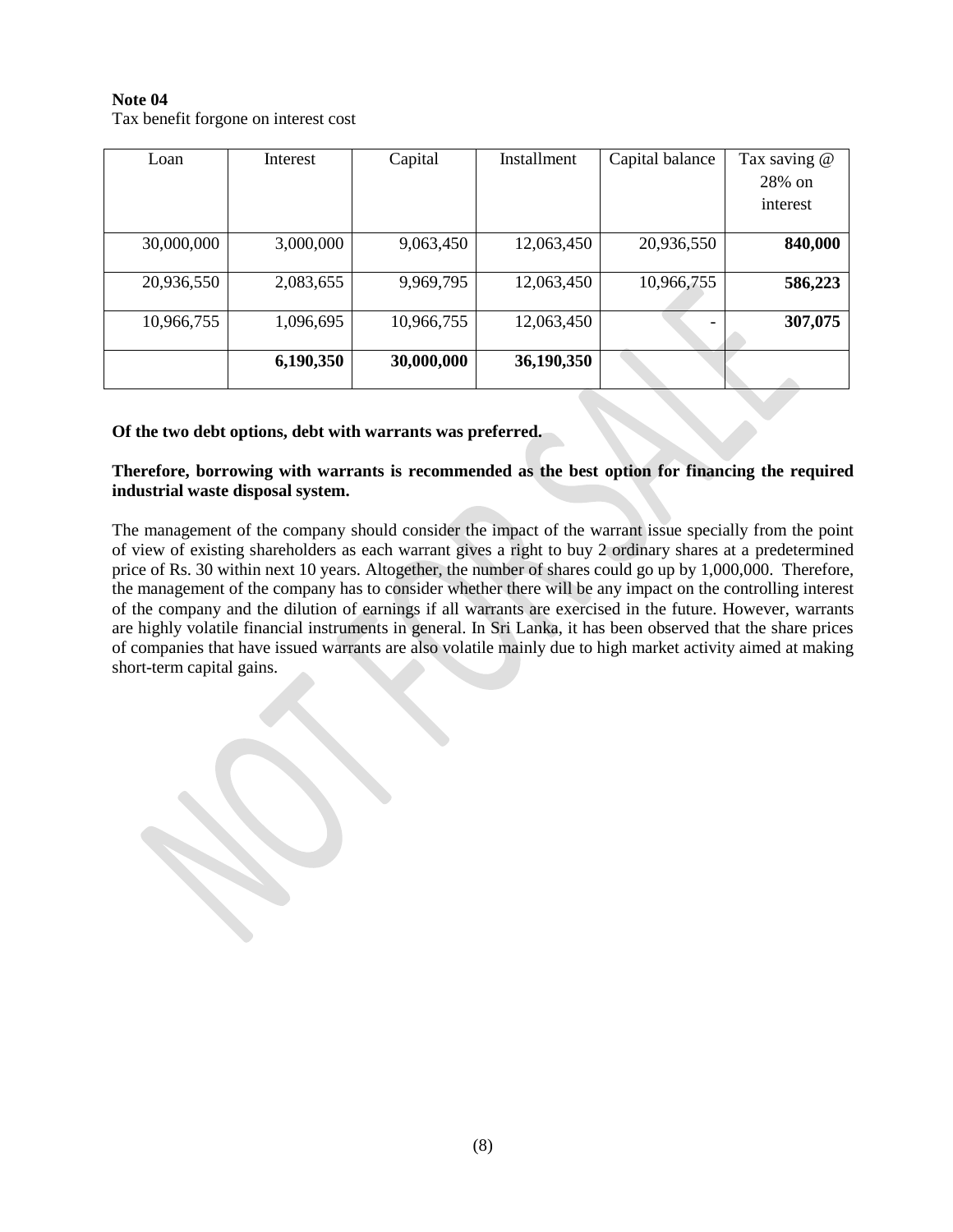#### **Answer No. 04**

(a) (i) Total project cost = Rs. 1bn Debt  $=$  Rs. 700m

Machine cost =  $C$  3.125m

 $\geq$  80% supplier credit  $\epsilon$  2.5m; 5 years @ 4.5%

US\$ 2m loan; 6 years (including 1 year grace) @ LIBOR + 5%

| $Y_{o}$                                                         | $Y_1$   | $Y_2$   | $Y_3$   | $Y_4$   | $Y_5$   | $Y_6$   | $Y_7$ |
|-----------------------------------------------------------------|---------|---------|---------|---------|---------|---------|-------|
| Supplier repayment $(Cm)$                                       | (0.5)   | (0.5)   | (0.5)   | (0.5)   | (0.5)   |         |       |
| [Supplier credit £2.5m]                                         |         |         |         |         |         |         |       |
| Interest $(Cm)$                                                 | (0.113) | (0.09)  | (0.068) | (0.045) | (0.023) |         |       |
| Supplier repayment                                              | (0.613) | (0.59)  | (0.568) | (0.545) | (0.523) |         |       |
| plus interest $(Cm)$                                            |         |         |         |         |         |         |       |
| Exchange rate<br>$[{\rm C} = {\rm Rs.} 176$ in Y <sub>0</sub> ] | 193.6   | 212.96  | 234.25  | 257.68  | 283.45  |         |       |
| Rupee requirement (Rs. m)                                       | 118.67  | 125.65  | 133.05  | 140.43  | 148.244 |         |       |
| Loan repayment (\$m)                                            |         | (0.4)   | (0.4)   | (0.4)   | (0.4)   | (0.4)   |       |
| [US\$2m loan]                                                   |         |         |         |         |         |         |       |
| Interest (\$m)                                                  | (0.110) | (0.110) | (0.088) | (0.066) | (0.044) | (0.022) |       |
| Loan repayment plus                                             | (0.110) | (0.510) | (0.488) | (0.466) | (0.444) | (0.422) |       |
| interest (\$m)                                                  |         |         |         |         |         |         |       |
| Exchange rate<br>$[$ = Rs. 130 in Y0]$                          | 143     | 157.3   | 173.03  | 190.33  | 209.37  | 230.30  |       |
| Rupee requirement (Rs. m)                                       | 15.73   | 80.22   | 84.44   | 88.69   | 92.96   | 97.18   |       |
|                                                                 |         |         |         |         |         |         |       |
| Loan repayment (Rs. m)                                          |         |         |         |         |         |         |       |
| [Rs. $700m$ loan]                                               |         | (140)   | (140)   | (140)   | (140)   | (140)   |       |
| Interest @ $13\%$ (Rs. m)                                       | (91)    | (91)    | (72.8)  | (54.6)  | (36.4)  | (18.2)  |       |
| Loan repayment plus                                             | (91)    | (231)   | (212.8) | (194.6) | (176.4) | (158.2) |       |
| interest (Rs. m)                                                |         |         |         |         |         |         |       |

(ii) Total cash outflow on rupee loan = Rs.  $1,064m$ 

Total cash outflow on US\$ loan = Rs.  $459.23m$ Total cash outflow on  $E$  borrowings = Rs. 666.05m  $=$  Rs.  $1,125.28m$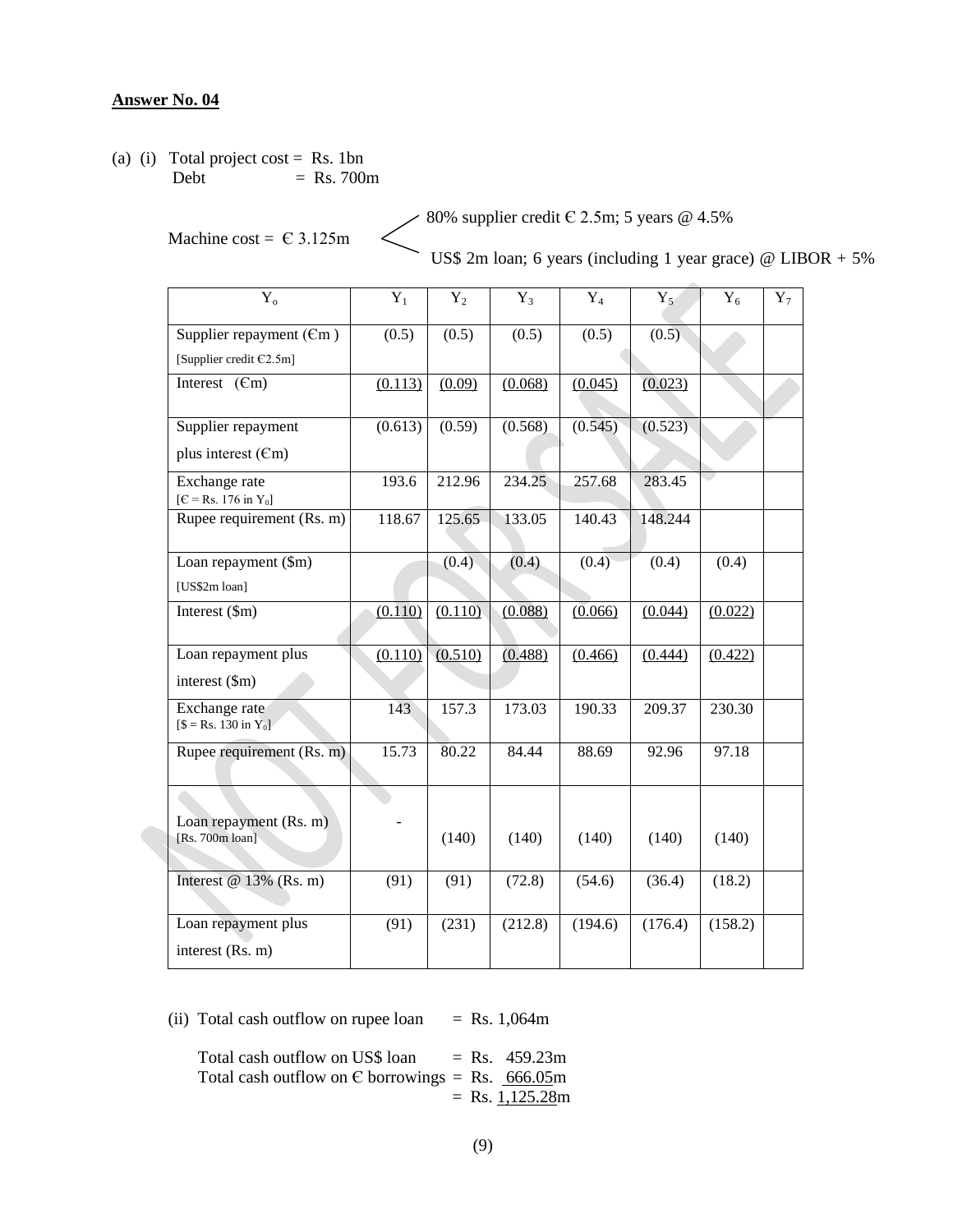Savings on rupee loan  $=$  Rs.  $1,125.28 -$ Rs.  $1,064$  $=$  Rs. 61.28m

(b) There are a number of potential risks attributable to mini hydro projects. These include capital cost escalation, design risk, schedule delays, availability of water for power generation, hydrology (depending on geological and climatic factors), operational and maintenance cost escalation over the project period, inflation, tariff structure etc.

(c)

|                                             | $\mathbf{2}$       | 3                                | 4                  | 5                              | 6                        |                   |
|---------------------------------------------|--------------------|----------------------------------|--------------------|--------------------------------|--------------------------|-------------------|
| <b>Scenario</b>                             | <b>Probability</b> | Est<br><b>NPV</b><br>(Rs.<br>000 | Outcome (Rs. '000) | <b>Deviation</b><br>(Rs. '000) | <b>Squared Deviation</b> | <b>Variance</b>   |
| $\bf(1)$                                    | (2)                | (3)                              | (3) / (2)          |                                | (6)                      | (2) x (6)         |
| <b>Best Case</b>                            | 0.25               | 80,250                           | 321,000            | 261,470                        | 68,366,560,900           | 17,091,640,225    |
| <b>Base Case</b>                            | 0.5                | 10.080                           | 20,160             | $-39,370$                      | 1,549,996,900            | 774,998,450       |
| <b>Worst Case</b>                           | 0.25               | $-30.800$                        | (123,200)          | $-182.730$                     | 33.390.252.900           | 8, 347, 563, 225  |
| <b>Expected Value (Rs. '000s)</b><br>59,530 |                    |                                  |                    |                                | <b>Variance</b>          | 26, 214, 201, 900 |
|                                             |                    |                                  |                    |                                | <b>Std Dev.</b>          | 161,908.0         |
|                                             |                    |                                  |                    |                                | <b>Coef of Var:</b>      | 2.719             |

A financial decision typically involves risks, and investment decisions are made taking into account the estimated cost and estimated revenue in relation to the future scenario e.g. some costs could be unseen and/or underestimated. Similarly, income flows in the future could be affected by various underlying factors. Cash flow streams are more vulnerable to variation, in that when the planning period extends to a number of years the underlying factors will be subject to a high degree of variation. Therefore, consideration of costs and returns are important to minimize "uncertainty" or risks in investment decisions.

When a project is introduced , its impact on the business or existing portfolio of assets needs to be considered . This involves many factors, especially cash flows arising from the project. e.g. cash flows could be positively or negatively correlated. Expected return and correlation of project will have a risk impact on the portfolio. Another important factor is the covariance of a project which provides a way of measuring the strength of the correlation between variables i.e. to what extent the two variables change together. The Analysis of Covariance (generally known as ANCOVA) sits between the analysis of variance and regression analysis.

(d) Option 2: LKR 14.58/kWh during the entire 20 year period. This will give a steady income to a developer. However, a 20 year period is too long to forecast and the degree of uncertainty on cost factors will be high e.g. cost of fuel, operation and maintenance etc. tend to fluctuate widely (normally in an adverse manner) and the tariff of 14.58/kWh during the entire 20 year period offered by CEB may not be adequate to cover such cost variances.

Option 1: Years  $1 - 8$ , a developer will be allowed to cushion the impact on one variable cost. Although the fixed charge of Rs. 5.16 in Years 9 – 15 is less than the fixed charge of Rs. 14.18 in Years 1-9, the tariff formula accommodates the variable component. From year 16+ onwards, the tariff will accommodate only variable components and this will enable a developer to cushion the impact of some cost escalations during that period. However there can be other variable components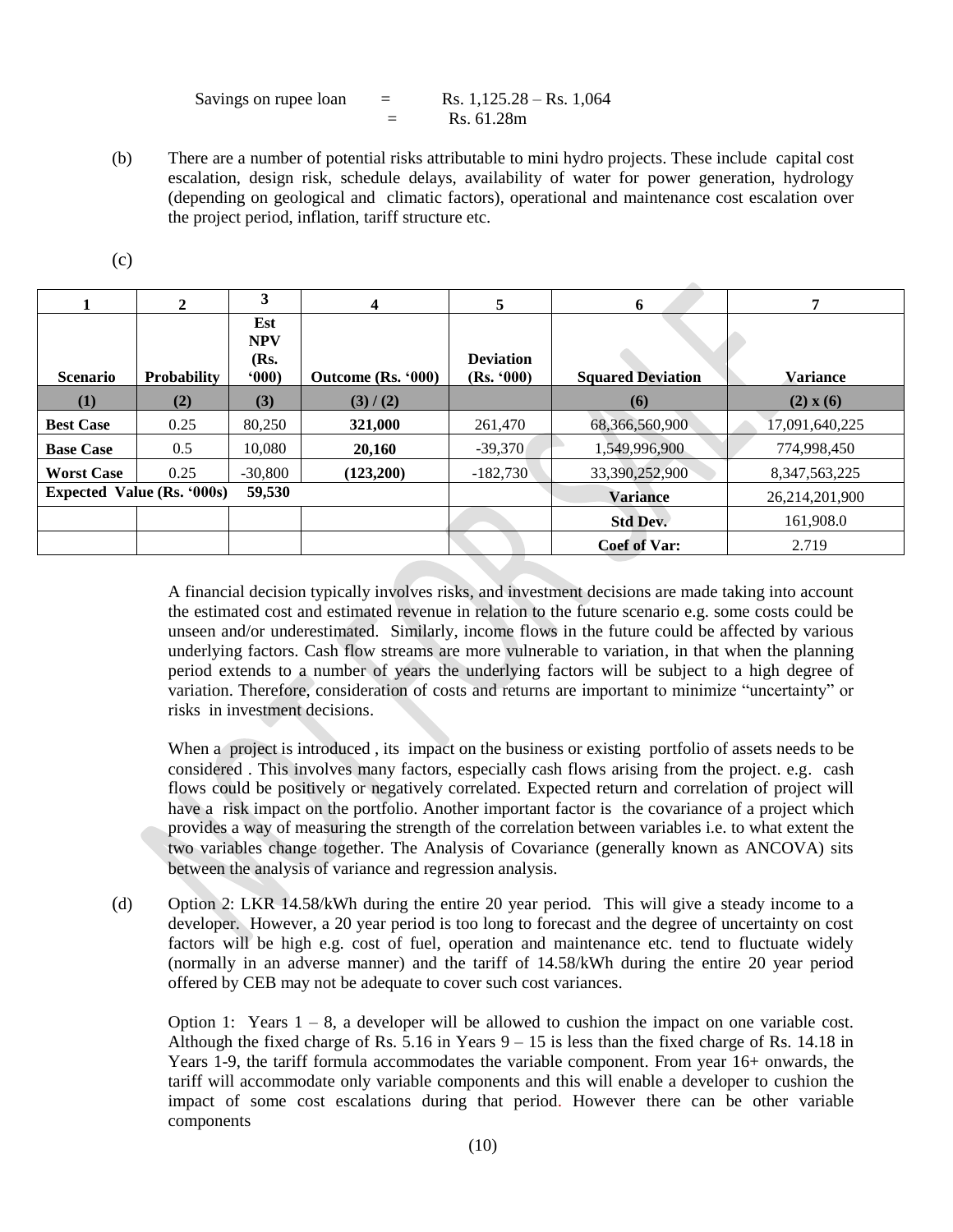With the given data, it is not possible to evaluate the two options. It requires the estimation and the impact of variable 1 and variable 2.

## **Answer No. 05**

(a) (i) Working capital management as a financial strategy has its effects on the liquidity as well as the profitability of a company. The most important constituents in the determination of working capital management are inventories of a company, its accounts receivables and payables.

> A study of Table 1 indicates that the average gross working capital is Rs. 848,000. As per Table 2, stocks constitute 48% of the gross working capital and trade debtors represents 20.6% of the gross working capital, i.e. nearly 69% of the gross working capital is locked in stocks and debtors as against is the balance 31% which is more liquid. The company seems to be cash strained and obviously this could affect business potential and profitability (among other matters) of the company.

> According to Table 1, it is also noted that the company has been using long term funds significantly in working capital and this tends to increase cost of funds; the ratio of current assets to current liabilities has not been satisfactory. It is noted that the norm of 2:1 is not seen (however this norm could differ depending on the industry).

(ii) Tables 2 and 3 indicate the correlation between "working capital and profitability", and "working capital ratios and profitability" respectively. As per Table 2, average stocks as a percentage of gross working capital is 48% and the correlation coefficient is -0.8 i.e. stocks have a negative effect on profitability. All others, (except prepayments and advances) too have a negative correlation, but to a lesser degree i.e. an adverse effect on profitability. The negative effect of the current ratio (previously discussed) on profitability is substantiated by the correlation coefficient of -0.682 i.e. negative impact on the profitability of the business.

Table 3 indicates that the Current Assets Turnover Ratio (0.72) has a high positive impact on profitability compared to the Current Assets to Total Assets Ratio (0.21) and the Working Capital Turnover Ratio (0.39). Other ratios have either a marginal or negative effect. Thus, the company's profitability could be improved by focusing more on the Current Asset Turnover Ratio followed by the Working Capital Turnover Ratio and the Current Assets to Total Assets Ratio.

- (b) The Asst. Accountant in his study has considered some basic parameters to assess the relationship between financial performance and working capital. Such a study needs further insights, in that, the mere correlation coefficients of working capital and profitability and, working capital ratios and profitability, will not provide a clear perspective with regard to working capital management. Thus, additional statistics such as ANOVA, P factors etc. will have to be recognized in addition to the fundamental aspects of the cash operation cycle. In forming an opinion, some data and findings of the Asst. Accountant need further review and scrutiny.
- (c) **Option 1 –** Through foreign exchange market:

*2 month forward contract with the banker, to sell ¥ 30,000,000 proceeds from Japan*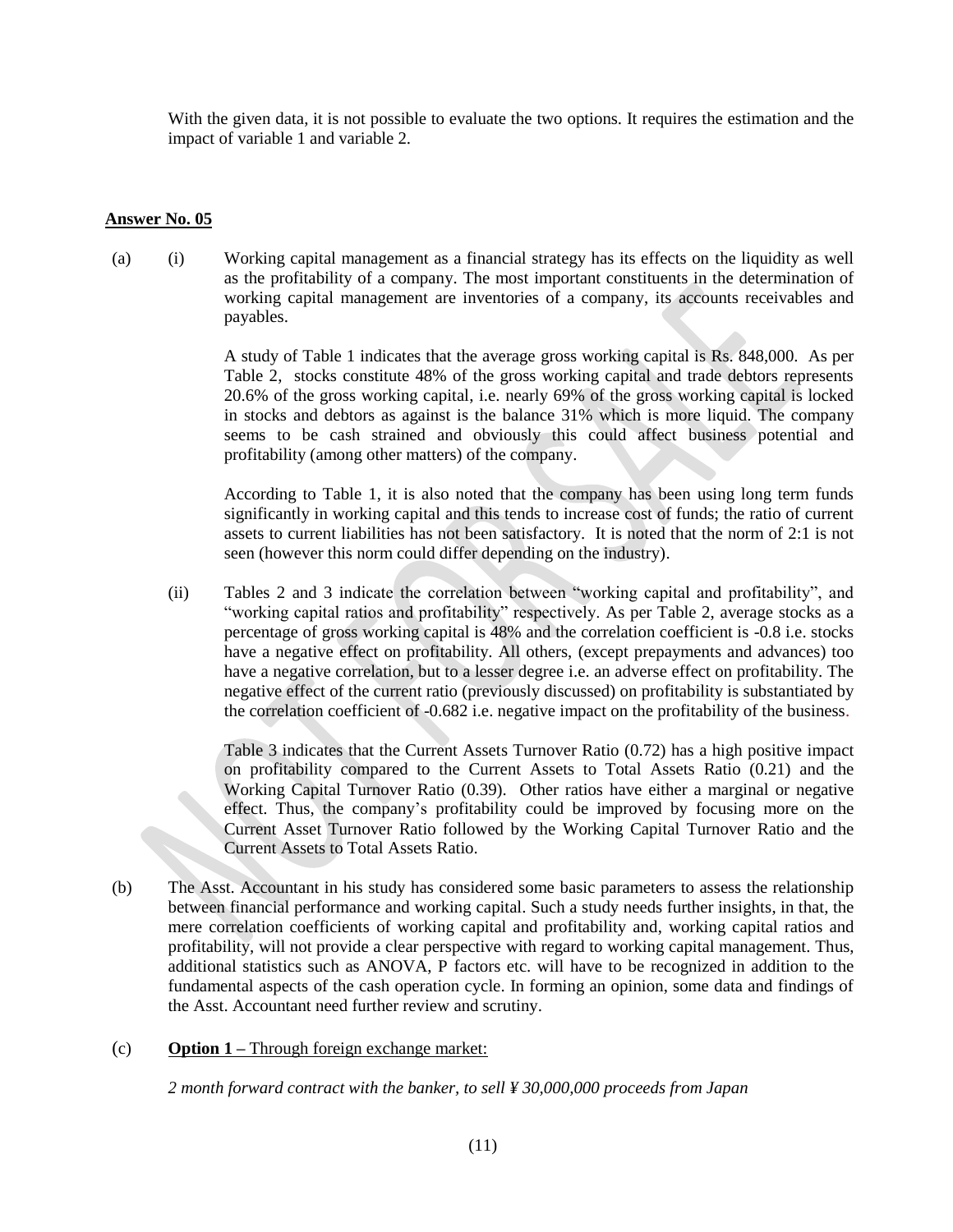With the forward contract, the company can sell ¥ 30,000,000 at the bank's buying rate of ¥ 1.3755 per rupee.

Rupee proceeds under forward contract =  $430,000,000 * 1.3755$  $=$  Rs. 41,265,000

Rupee proceeds under future spot rate (bankers buying rate):

| Current Spot Rate LKR/¥                             | $= 1.4185$                                       |
|-----------------------------------------------------|--------------------------------------------------|
| In two months time, the expected spot rate          | $= 1.4185 * 0.94 = 1.3334$                       |
| Rupee proceeds at the spot rate in 2 moths time $=$ | ¥ 30,000,000 $*$ 1.3334<br>$=$ Rs. 40,002,000    |
| Expected gain from forward contract                 | Rs. 41,265,000 - Rs. 40,002,000<br>Rs. 1,263,000 |

**Option 2** – Through money market hedging

The company can borrow ¥ 30,000,000 at the rate of 7.5% for two months and convert it into rupees at today's spot rate and then invest the rupee proceeds at the rate of 12% for two months. Finally, the company can settle the yen loan from the yen proceeds in two months' time.

| Amount that could be borrowed in yen                                         | $=$ ¥30,000,000/(1.0125)                         |
|------------------------------------------------------------------------------|--------------------------------------------------|
|                                                                              | $=$ ¥ 29,629,630                                 |
| Rupee proceeds from conversion                                               | $=$ ¥29,629,630 * (1.4185)<br>$=$ Rs. 42,029,630 |
| Investing the rupee proceeds in the money market = Rs. $42,029,630 * (1.02)$ | $=$ Rs. 42,870,223                               |

*\*Given interest rates should be converted to monthly rates* 

| Gain from money market hedging | $=$ Rs. 42,870,223 - Rs. 40,002,000 |
|--------------------------------|-------------------------------------|
|                                | $=$ Rs. 2,868,223                   |

*The company should go for money market hedging as the gain from this option is greater than the gain arising from using a forward contract.* 

(d) **Currency Risk**: is a potential gain or loss that could occur as a result of an exchange rate change. This can be further defined as a risk that arises from the change in price of one currency against another. Whenever a firm or individual has assets/liabilities and/or business operations across national borders, they face currency risk if their positions are not hedged.

Three different forms of currency risks a firm could face are: transaction risk, translation risk and economic risk.

**Transaction Risk:** This is the risk of making losses due to exchange rate changes in the course of international transactions. It occurs when prices are agreed in foreign currency terms in advance and the payment or the settlement is made at a later date and adverse changes in the exchange rate takes place between the two dates.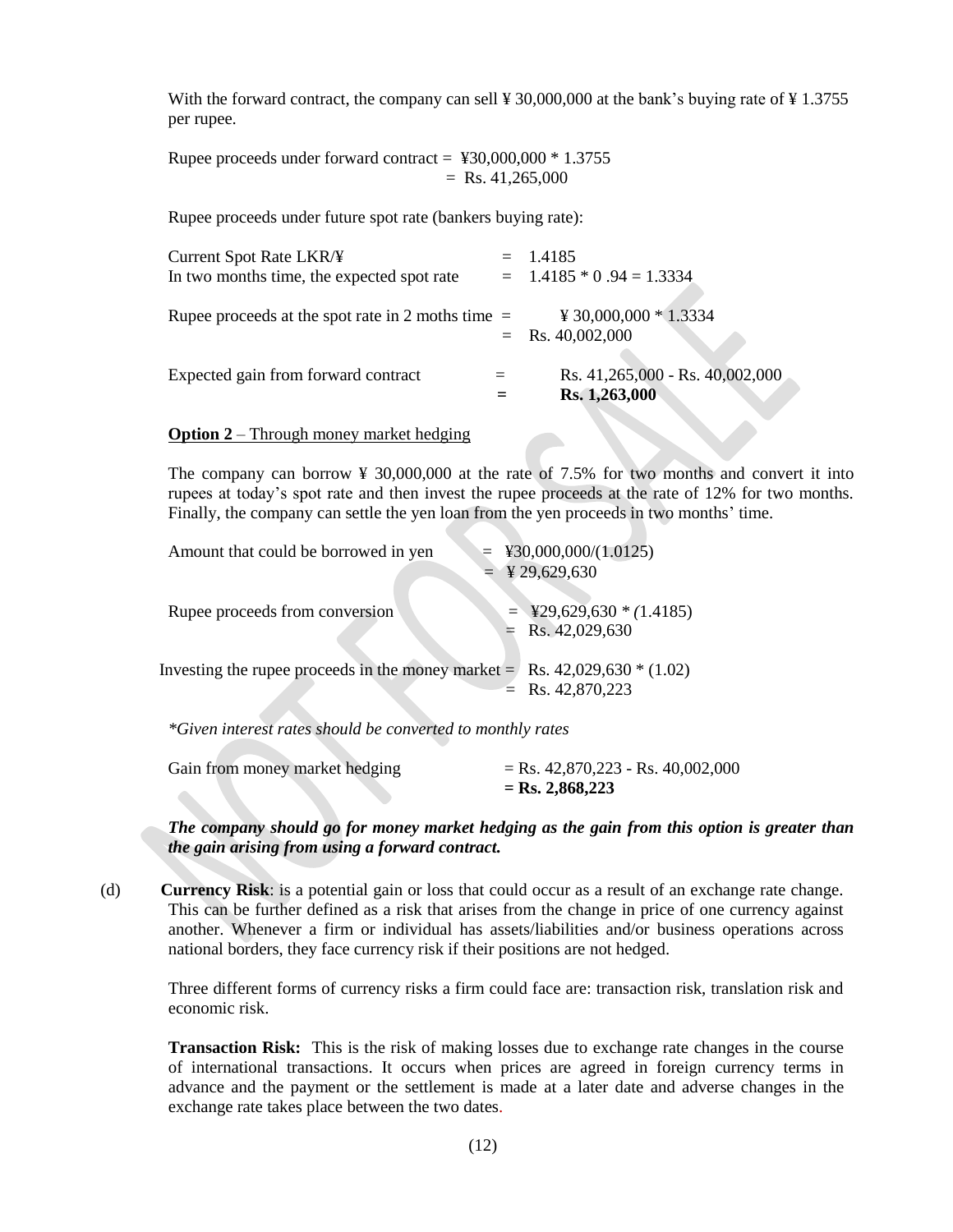**Translation Risk:** This is the risk of exchange losses that could take place when the accounting figures of foreign operations (may be branches) are translated into the domestic currency in the preparation of financial reports (restating profit/loss and assets/liabilities of foreign branches at the exchange rate on the reporting date of financial reports).

**Economic Risk:** Change in the exchange rate will have an impact on most firms' competitiveness in numerous ways, to the extent their cash flows and their input/output are exposed to foreign currency fluctuations e.g. agro businesses will be subject to such economic risk due to their input (fertilizer and agro chemical) prices increasing as a result of exchange rate depreciations. On the other hand, if the rupee appreciates against foreign currencies, the tourism industry will suffer an economic risk due to decreased tourist arrivals**.**